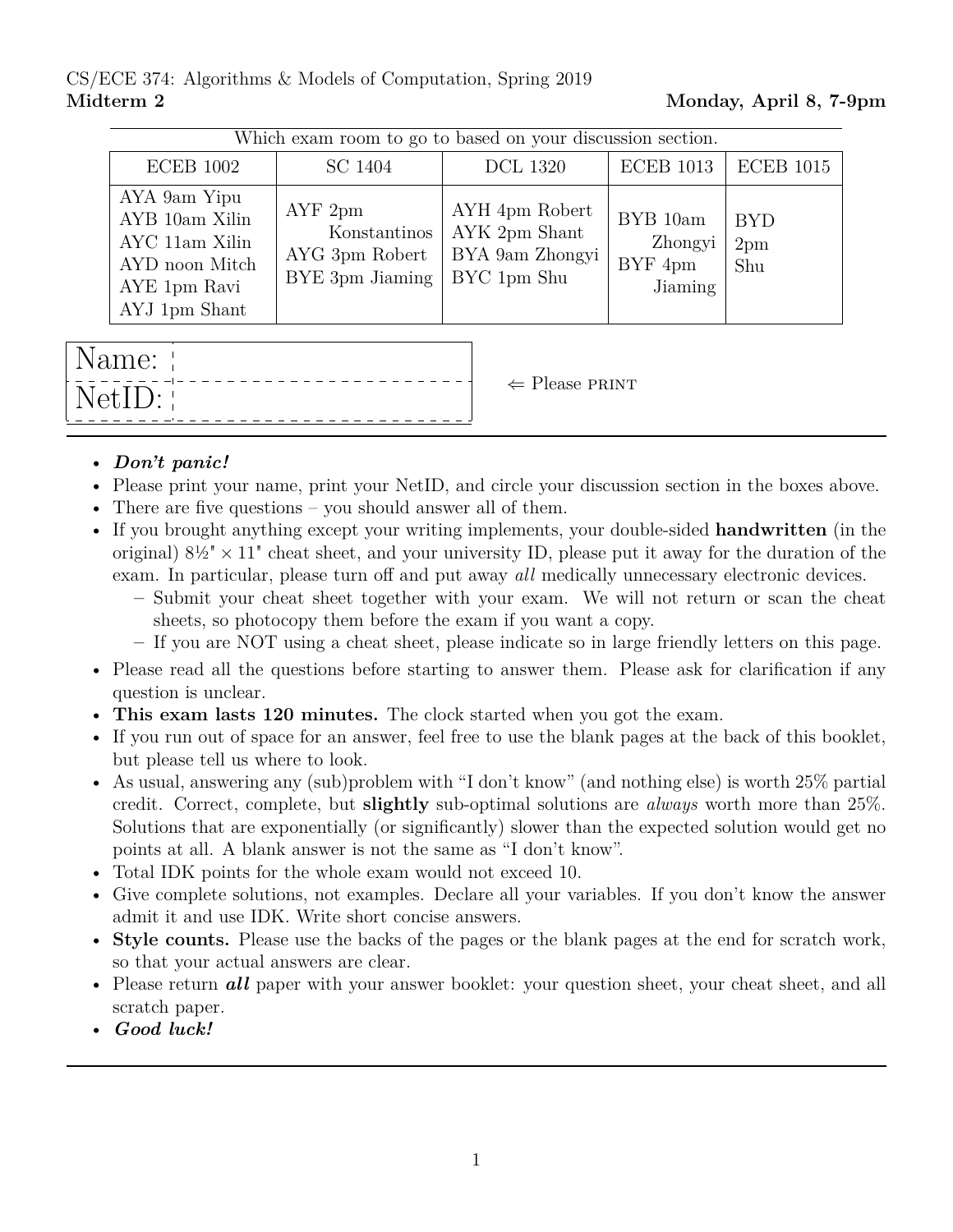- **1** (20 PTS.) Short questions.
	- **1.A.** (10 PTS.) Give an asymptotically tight solution to the following recurrence, where  $T(n)$  $O(1)$  for  $n < 10$ , and otherwise:  $T(n) = T(2n/3) + T(n/2) + O(n^2).$
	- **1.B.** (10 PTS.) Given a directed graph G, describe a linear time algorithm that decides if there are three distinct vertices  $x, y, z$ , such that (i) there is a path from x to y in G, (ii) there is a path from y to z in  $\mathsf{G}$ , and (iii) there is a path from z to x in  $\mathsf{G}$ .
- **2** (20 pts.) Given a directed graph  $\mathsf{G} = (V, E)$  with positive edge lengths. Let  $\ell(u, v)$  be the length of edge  $(u, v) \in E$ , and let  $d(u, v)$  be the length of the shortest path from u to v in G. Given two nodes s and t, there might be many different paths that realize the shortest path between s and  $t$ , and let Π be the set of all such paths. A vertex is *useful* if it lies on any path of Π. Describe how to compute, as fast as possible, all the useful vertices in  $\mathsf{G}$  (given s and t). What is the running time of your algorithm.
- **3** (20 pts.) Suppose you are given a sorted array of n distinct numbers that has been rotated right by k steps, for some *unknown* integer k between 1 and  $n - 1$ . That is, you are given an array  $A[1...n]$  such that some prefix  $A[1...k]$  is sorted in increasing order, the corresponding suffix  $A[k+1...n]$  is also sorted in increasing order, and  $A[n] < A[1]$ .

For example, the below array with  $n = 10$  has been rotated by  $k = 7$ .

|  |  |  | $35   65   108   197   303   499   833   3   4   19$ |  |  |  |  |  |  |  |
|--|--|--|------------------------------------------------------|--|--|--|--|--|--|--|
|--|--|--|------------------------------------------------------|--|--|--|--|--|--|--|

Given a number  $x$ , describe an algorithm, as fast as possible, that decides if  $x$  appears somewhere in the A. What is the running time of your algorithm? Argue that your algorithm is correct.

**4** (20 pts.) We are given a sequence of n numbers  $A[1], \ldots, A[n]$ , and integers g and  $\ell$  with  $\ell \ge n/g$ . We want to choose a subsequence  $A[i_1], \ldots, A[i_\ell]$  of length  $\ell$ , such that  $i_1 = 1$ ,  $i_\ell = n$ , and  $1 \leq i_{j+1} - i_j \leq g$  for all  $j = 1, \ldots, \ell - 1$ , while minimizing the sum  $A[i_1] + \cdots + A[i_\ell]$ .

Example: for the input sequence  $0, 4, 3, 1, 11, 8, 5, 2$  and  $g = 3$  and  $\ell = 5$ , we could pick  $0 + 1 +$  $8 + 5 + 2 = 15$ , but the optimal solution has sum  $0 + 3 + 1 + 5 + 2 = 11$ .

Describe an algorithm, as fast as possible, to compute the optimal sum, by using dynamic programming. (You do not need to output the optimal subsequence.) Give a clear English description of the function you are trying to evaluate, and how to call your function to get the final answer, then provide a recursive formula for evaluating the function (including base cases). If a correct evaluation order is specified clearly, pseudocode is not required. Analyze the running time as a function of n, g, and  $\ell$ .